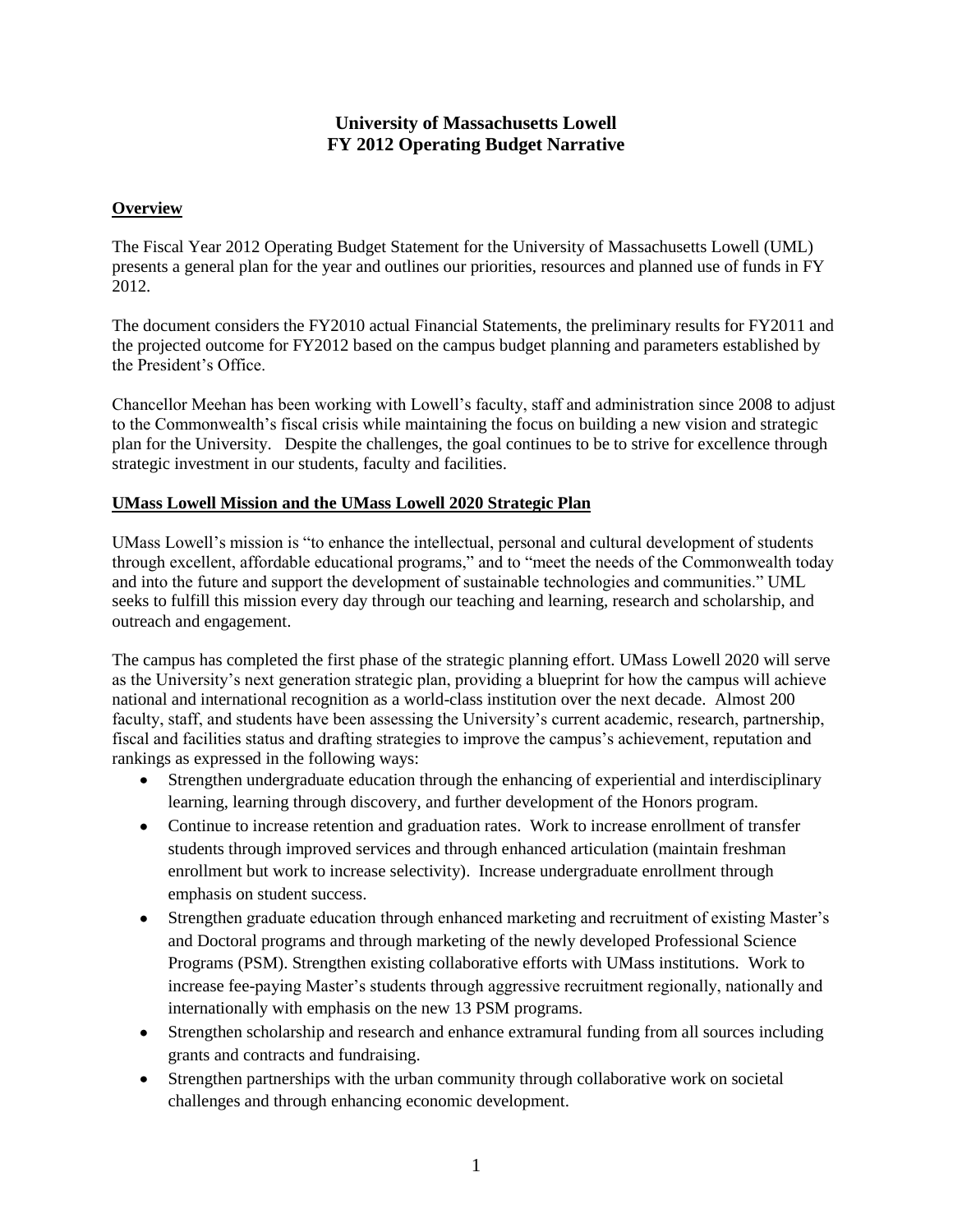- Strengthen partnerships with business and industry, building on UMass Lowell's hallmark in innovation.
- Continue to develop strong partnerships with strategic international institutions, with emphasis on in-depth experiences for students and opportunities for joint/dual academic programs and collaboration in research and development. Recruit aggressively nationally and internationally (non-resident students are projected to increase; international students are similarly projected to increase for the first year students and through the UMass Lowell NAVITAS International Center).
- Enhance cultural and ethnic diversity among students, faculty, and academic leadership.
- Continue to systematically assess viability and effectiveness of all academic programs with an overarching goal of achieving effective deployment of faculty effort.

An external advisory committee, made up of alumni and local community leaders has been engaged in the strategic plan.

Consistent with the goals of the strategic plan, UMass Lowell appointed a Financial Planning and Budget Review Committee to increase transparency; open up how the campus makes short and long term operating and capital budgeting decisions; and help to empower managers while increasing the accountability and responsibility over the management of university resources. The Committee has conducted its FY2012 budget hearings and is reviewing all major departmental budgets, including goals, strategic priorities, efficiency ideas, and contingency planning depending upon available financial resources. Obviously, final budget decisions for FY2012 will depend considerably on the final outcome of the state budget process and student charge deliberations.

## **FY2011 Review**

A significant development in FY2011 was the impact of state budget cuts and the reductions in federal stimulus funds. UMASS Lowell was allocated a total of \$22.7 million in ARRA funding in FY2010 and in FY2011 the amount of ARRA funding dropped to \$5.7 million. Because the ARRA funds were not expected to last the campus made the decision to focus the use of these funds on one-time investments that would advance the strategic plan. Operationally, UMASS Lowell used the actual ARRA funds to support salary and fringe benefit costs of campus employees and has targeted the campus funds freed up by the federal stimulus monies on one-time projects that will not place additional pressures on the operating budget. Projects that have been funded over the past two fiscal years are those that will improve the overall quality of academic programs and enhance the entire student learning and living experience, such as:

- Support for faculty and student work including smart classroom upgrades, lab equipment investments and library materials;
- Funding for capital repairs and renewal, academic office renovations, energy efficiency and space inventory systems;
- Transportation System improvements;
- Marketing and branding investments to improve recruiting and external relations including web enhancements and content management system upgrades, signage and way-finding improvement;
- Information Technology including academic computing, network support, audio visual and video  $\bullet$ conferencing upgrades, training, document management and workflow systems to improve processing efficiencies;
- Public Safety investments including police equipment upgrades, emergency phone, blue light and security camera upgrades.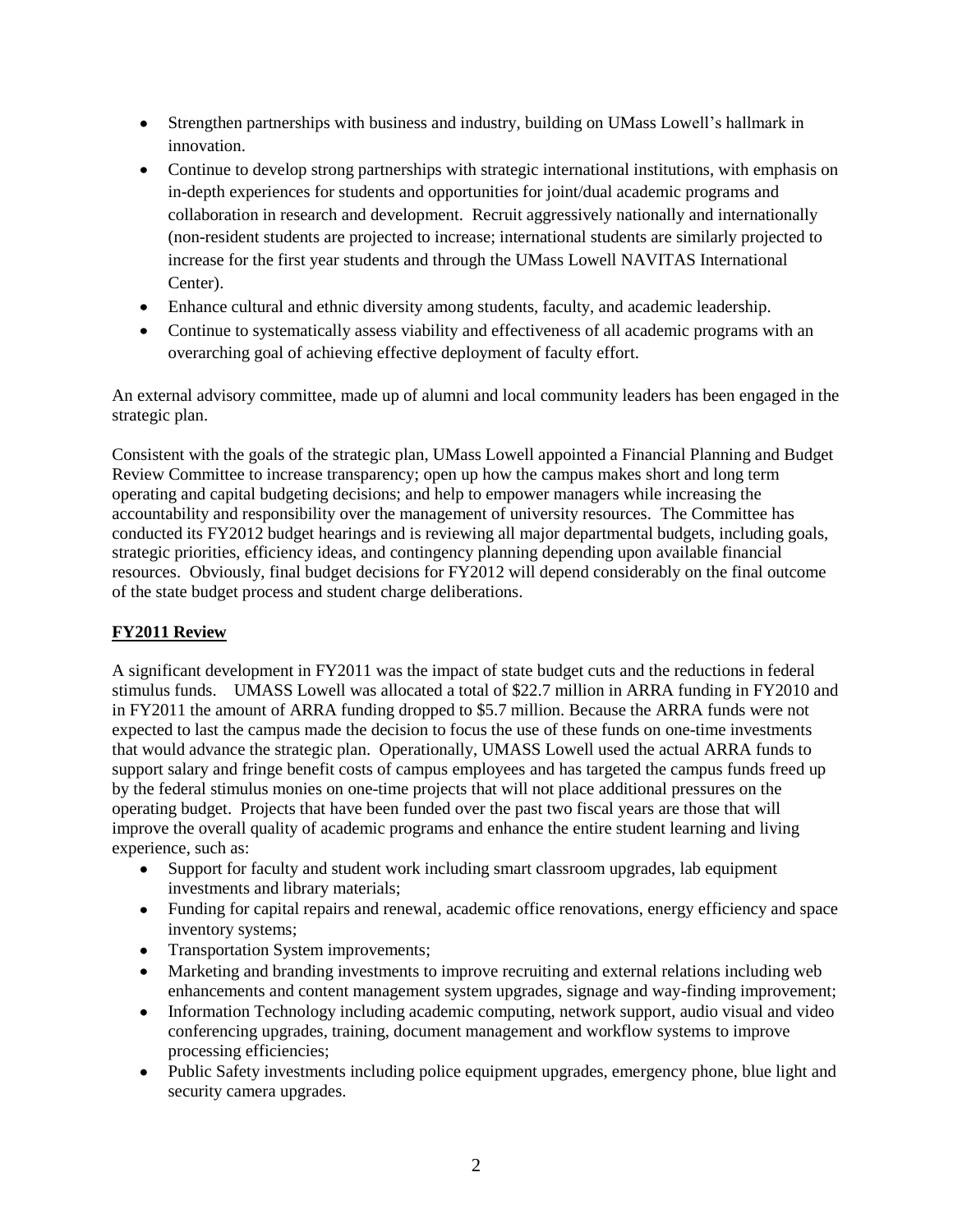In addition to these investment activities, the University continued to make progress as evidenced by the following:

### Develop First-Rate Infrastructure

- In April, the University broke ground on the new \$40 million, 69,000-square-foot Health and Social Sciences Building that will be home to three of the university's most popular majors in health and social sciences – criminal justice, nursing and psychology.
- UMass Lowell acquired the former St. Joseph's Hospital in January and will transform the property into a vibrant hub for students and the community. University Crossing is centrally located between UMass Lowell's North, South and East campuses and provides much needed space for the growing University. The site was acquired by the UMass Building Authority on behalf of UMass Lowell for \$6.3 million and consists of six buildings totaling nearly 300,000 square feet and two parking lots. UMass Lowell will invest millions of dollars to rehabilitate the building and will begin occupying it as soon as possible, beginning with University Police and some administrative functions. Potential uses include space for student services and activities, community programs, a bookstore, student dining and student housing.
- More than 80,000 people have passed through the Tsongas Center's turnstiles since October, when UMass Lowell unveiled its latest and most extensive renovations to the building, both inside and out. A reorganized management team and renewed entrepreneurial focus has brought in new and diverse event offerings that are driving the center's increased popularity.

### Impact on Regional Economy

- The Merrimack Valley saw a \$490 million positive economic impact in the last fiscal year from UMass Lowell, which also supported more than 3,100 jobs and delivered an 8 to 1 return on the state's investment in the campus, according to a report by the UMass Donahue Institute. UMass Lowell employs more than 1,440 in faculty and staff jobs. Spending by those workers - as well as the more than 13,000 students who attended UMass Lowell in FY 2010 - supported 1,700 off-campus jobs across the Merrimack Valley. UMass Lowell spent nearly \$32 million on construction projects in FY 2010—including at the UMass Lowell Inn & Conference Center and Tsongas Center at UMass Lowell and the new Emerging Technologies and Innovation Center—supporting 153 jobs.
- UMass Lowell students, faculty and staff provide a significant stimulus to the city's downtown economy, representing a potential \$10 million in annual spending in Lowell. The Downtown Initiative Report, released by the Lowell Plan Inc. and UMass Lowell, underscores the University's role in creating a thriving downtown that enhances student and faculty recruitment and retention, attracts private investment, expands the economy and creates jobs in the city.

### Findings:

- Students, faculty and staff spending represents a potential \$10 million impact in Lowell.  $\bullet$
- 91 percent of faculty and staff and 82 percent of students regularly visit downtown Lowell, spending approximately \$30 per visit.
- 85 percent of business owners are interested in UMass Lowell expanding its presence downtown and 78 percent said they have a good relationship with the University.
- More than one-third of faculty, staff and students have volunteered in Lowell.

### Student Success

The University's increase its graduation rate—eight percent over six years— was the highest for any public research university in New England. The Chronicle of Higher Education compiled changes in graduation rates among colleges and universities across the country, comparing averaged rates for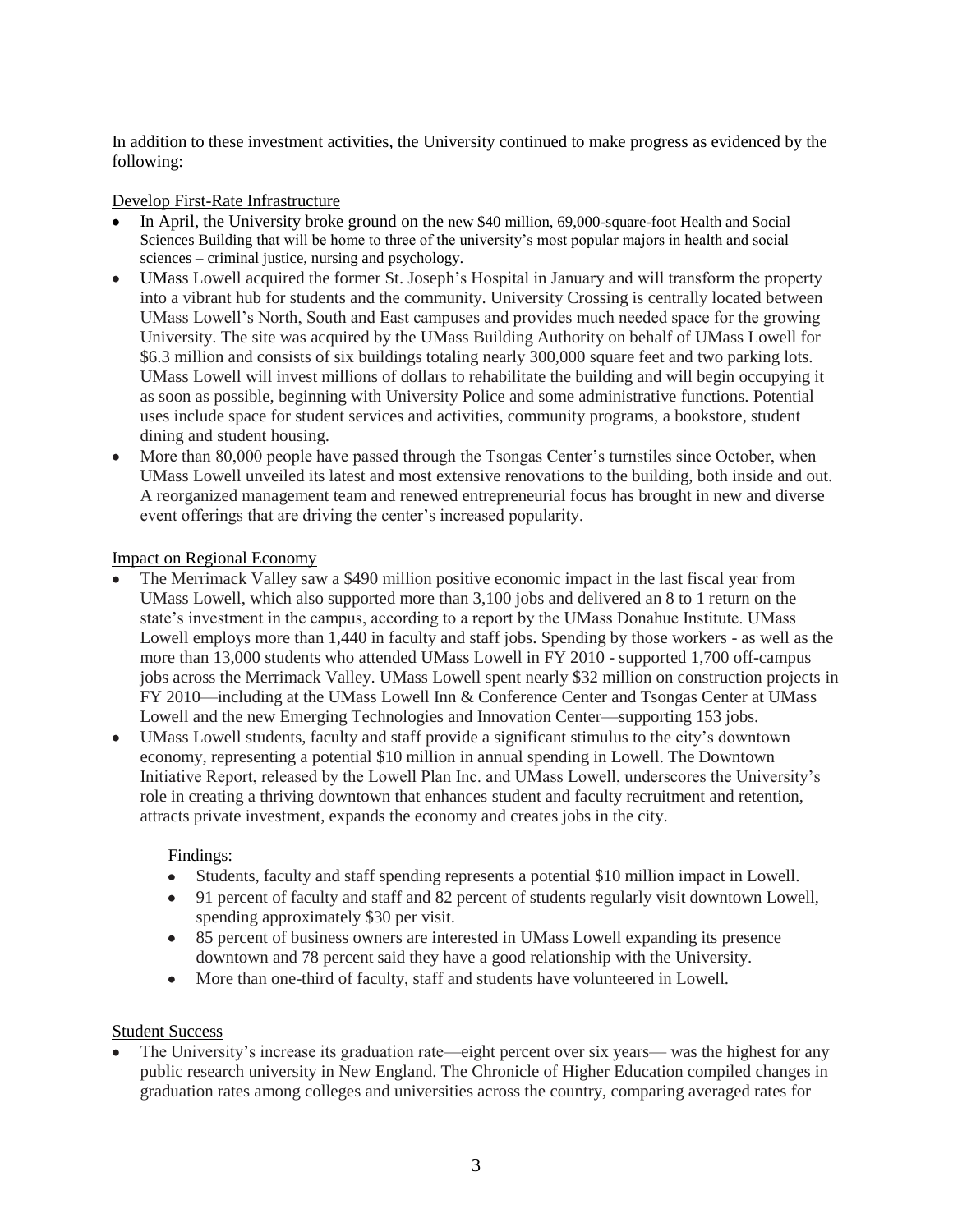2001-2002 to comparable numbers for 2007-2008.

Maintain and Improve Affordability and Access

- Lowell's undergraduate population is approximately 21% first generation college students; 23% are students of color; and 86% are Massachusetts residents.
- Fifty-five percent of undergraduate students demonstrate financial need. For them, on average 94% of their need is met. Approximately one in three (32%) of Lowell's undergraduate students receive Pell grants. By providing financial need assistance and by increasing the amounts of merit awards for new freshmen and grants for transfer students, UMass Lowell will not only maintain affordability, it will improve on accessibility.
- To encourage more young women to study computer science, UMass Lowell last November awarded scholarships to 12 outstanding female high-school students. The students were all winners of the National Center for Women & Information Technology Award for Aspirations in Computing, which honors young women for their computing-related achievements and interests.

## Enhance the Student Learning Experience

- UMass Lowell has been awarded \$124,200 by the Alfred P. Sloan Foundation for expansion activities over the next 18 months. Student enrollments and business partnerships will be increased significantly and model curricula will be developed to support an increase in PSM programs across the system.
- Lowell students are very satisfied with their academic experiences. The 2005 NSSE survey administration found that eighty-two percent of the seniors rate their experience as "good" or "excellent." Taking into consideration those students who would also "start it over" at UML, then, 76% rated their academic experience at Lowell as "good/excellent" *and* also said they would "start it over" again at UML. High satisfaction, indeed. This figure will be updated upon completion of the NSSE 2011 administration.

## Research

Research expenditures continue to increase. Lowell has exceeded the target of \$90,000 per faculty in research expenditures for three consecutive years. The average was \$132,187 per faculty in FY2010.

## Increase the Endowment

- A \$5 million commitment was received from the Desphande Foundation for the Merrimack Valley Sandbox, one of only three initiatives of its kind in the world, supporting the new Merrimack Valley Center for Innovation and Entrepreneurship at UMass Lowell.
- Fifteen new endowments were created, totaling more than \$1 million.
- Nearly \$4 million was raised to support the new emerging technology and innovation center.
- A \$250,000 charitable gift annuity was received, matching the largest gift annuity received in history.  $\bullet$
- A \$240,000 gift was received to support the library.
- $\bullet$ The Power of One Campaign was launched to let prospective donors know that every gift, large or small, has an impact.

### Resource Management

The administration continues to implement more than twenty efficiency projects that will be that are aimed at improving the delivery of administrative and information technology services including: a document imaging project (coordinated with the system office); expanding HR self-service functionality; developing a space inventory system to support the indirect cost recovery rate and a rational deployment of teaching, research and support space.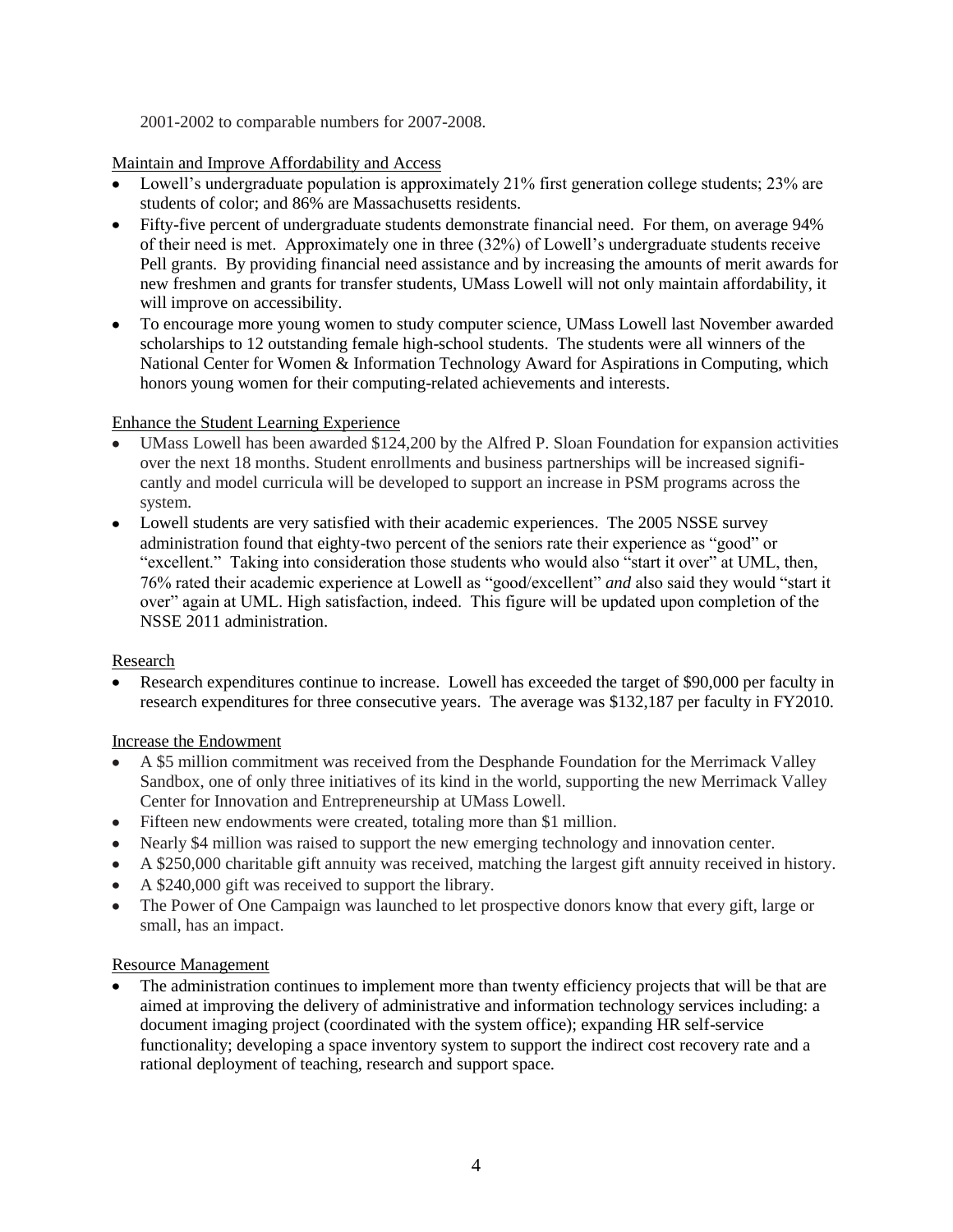Rigorous attention to academic program planning will continue to focus on achieving the vision of national and international recognition as a world class institution set by the Chancellor. The Provost is using the following criteria by which program expansion, reorganization and reallocation proposals are reviewed: numbers of majors served, annual graduates produced, associated credit hours taught, research and scholarly productivity, and service productivity.

#### FY2011 Financial Results:

The University is projecting a \$1.8 million operating surplus for FY2011 or a 0.6% operating margin.

#### **FY 2012 Budget Assumptions**

#### Revenues

#### *State Support*

In FY2010, the state cut the University's budget significantly but backfilled those cuts with ARRA funding. Since then, the state has cut the direct appropriation, eliminated ARRA funding, and implemented collective bargaining agreements without funding to support the second year cost increases. The total impact in state support of these actions between FY2010 and the amounts being proposed for FY2012 is approximately \$19 million or -23.3%.

For planning purposes, the University of Massachusetts Lowell FY2012 budget assumes a state appropriation cut of \$6.2 million or a -8.5% reduction from FY2011. This allocation is consistent with the amount recommended by the Governor and the House of Representatives for FY2012 and takes into consideration the loss of allocations of ARRA funding to the University as well as the reduction in state appropriation to account for the authority to retain non-resident tuition. In addition to the direct state cut, the University will have to absorb the second year of collective bargaining contract costs that are unfunded by the state and the associated fringe benefits. The contracts add an additional \$3.8 million of costs to the budget.

### *Other Revenues*

The Lowell campus anticipates a 3.7% increase in full-time equivalent undergraduate and graduate enrollment for Fall 2011. This enrollment growth, the growth in Continuing Studies and Corporate Education (CSCE) programs and current estimates for student charge rates will result in an estimated 12.4% increase in tuition and fee revenues. As previously noted, these increases will be offset by increased financial aid spending to maintain the University's commitment to affordability. The enrollment growth and campus efforts to expand the residential experience for students are projected to generate a 5.7% increase in revenues from Residential Housing and Food Services. Grant and contract revenue from all sources is projected to increase by 5.0% over FY2011.

The campus has proposed to expand the current non-mandatory campus technology fee into a mandatory fee within the existing mandatory fee cap to fund improvements to the information technology infrastructure and expand and improve student computer lab and teaching and learning technologies. A campus-wide advisory committee will support the new Chief Information Officer as he reorganizes the deployment of IT resources and develops a multi-year renewal program to be funded by this new fee.

### **Expenditures**

The campus has budgeted 50 new tenure track and non-tenure track faculty in fiscal years 2011 and 2012 to meet enrollment growth and program needs. Staffing levels have increased in areas of critical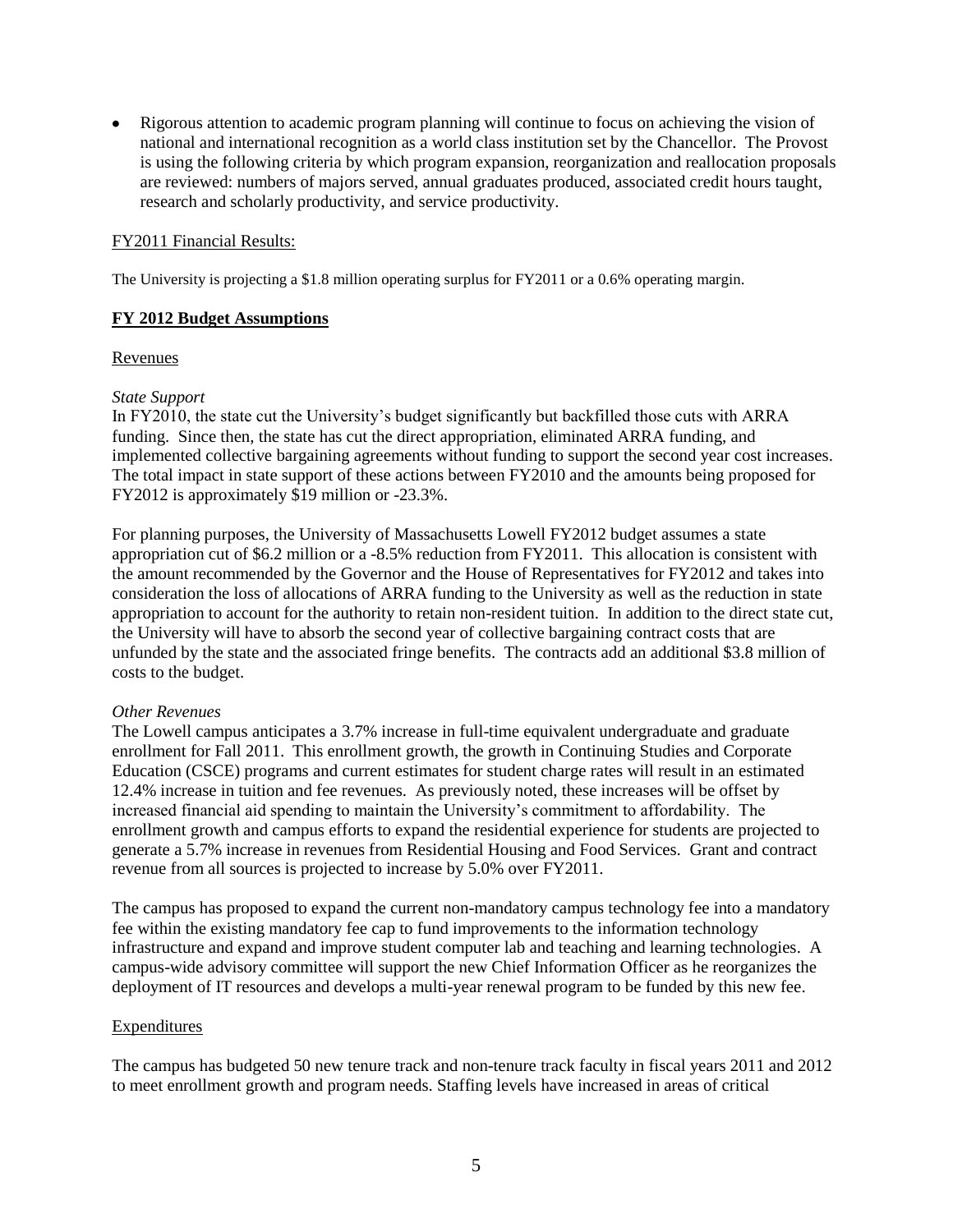importance to the strategic plan, primarily in the facilities, public safety, student services and academic support areas.

Other projected cost increases anticipated for FY2012 include \$1.4 million increase in debt interest payments; \$8.5 million increase for collective bargaining and fringe benefit costs and \$2 million increase for facility expansion and related operational costs and preventative/deferred maintenance. A recently completed facility condition assessment calculated total deferred maintenance at the Umass Lowell campus to be in excess of \$450 million. Finally, in addition to these targeted increases the campus projects modest inflationary increases in other areas consistent with the system guidelines.

The overall result of the changes in revenues and expenses is projected to be a 0.1% operating deficit of \$0.4 million for FY2012.

Should the University's final FY2011 and FY2012 budget outcome prove more favorable, the campus will continue the practice of reviewing and targeting surpluses toward much needed facility improvements and other strategic investments to enhance the growth and development of the student experience and effectiveness of our world-class faculty.

#### **Summary**

The University of Massachusetts Lowell has embarked on an exciting plan to grow enrollment, construct new academic/research buildings, expand research activity, develop a comprehensive energy management program and engage all segments of the campus in a comprehensive strategic planning effort. Over the past couple of years, the campus has made great progress in achieving financial sustainability by reestablishing adequate financial reserves while reallocating increased funds toward academic quality and student success initiatives. We still face significant financial challenges in improving our facilities and increasing our faculty and staffing levels to that of our peer institutions of similar size and complexity. These challenges are difficult but not insurmountable. The campus will continue to take the actions necessary to maintain a positive annual financial outcome.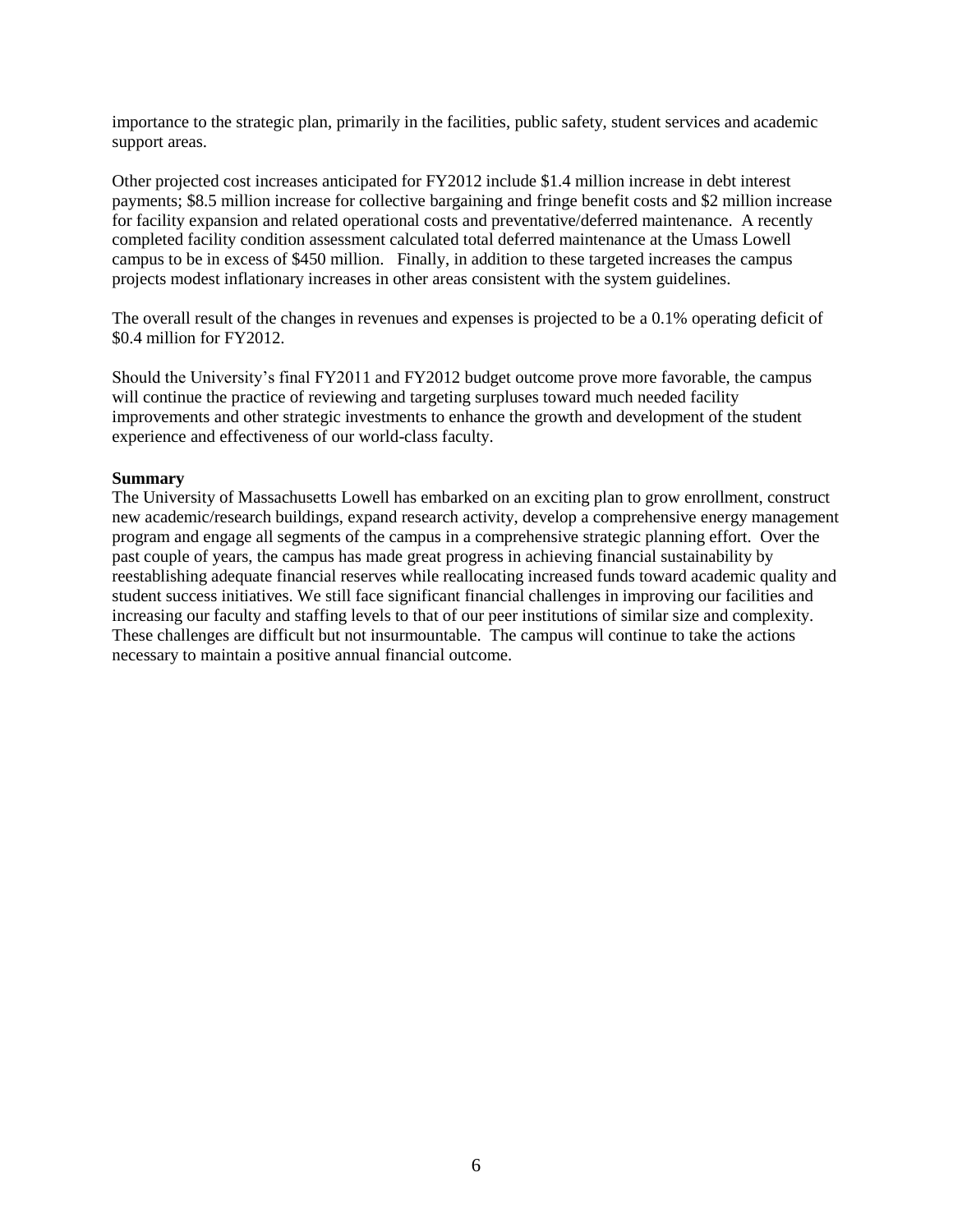#### *(in thousands of dollars)* **Table 1 University of Massachusetts Lowell Campus Fiscal Year 2012 Operating Budget Statement** *STATEMENT OF REVENUES, EXPENDITURES, AND CHANGES IN NET ASSETS*

|                                                  |                     |                     |                                                                   | <b>FY2012 BUDGETED</b>       |                     |           |
|--------------------------------------------------|---------------------|---------------------|-------------------------------------------------------------------|------------------------------|---------------------|-----------|
|                                                  | <b>FY09 Actuals</b> | <b>FY10 Actuals</b> | <b>FY11 Projected</b><br>Budget-Accrual/<br><b>Adjusted Basis</b> | FY12 Budget-Accrual<br>Basis | FY11 to FY12 Change |           |
| <b>REVENUES</b>                                  |                     |                     |                                                                   |                              |                     |           |
| <b>Operating Revenues</b>                        |                     |                     |                                                                   |                              |                     |           |
| <b>Tuition and Fees</b>                          | \$104,302           | \$135,179           | \$140,754                                                         | \$158,216                    | \$17,462            | 12.4%     |
| Scholarship allowance                            | \$17,029            | 29,245              | \$29,573                                                          | \$32,435                     | \$2,862             | 9.7%      |
| Tuition and Fees (net of scholarship allowances) | \$87,273            | \$105,934           | \$111,181                                                         | \$125,781                    | \$14,600            | 13.1%     |
| <b>Federal Grants and Contracts</b>              | \$24,674            | \$31,472            | \$35,157                                                          | \$36,902                     | \$1,745             | 5.0%      |
| <b>State Grants and Contracts</b>                | \$5,385             | \$5,134             | \$5,735                                                           | \$6,020                      | \$285               | 5.0%      |
| <b>Local Grants and Contracts</b>                | \$471               | \$284               | \$317                                                             | \$333                        | \$16                | 5.0%      |
| <b>Private Grants and Contracts</b>              | \$13,083            | \$10,791            | \$12,055                                                          | \$12,653                     | \$598               | 5.0%      |
| Sales & Service, Educational                     | \$1,244             | \$921               | \$1,146                                                           | \$1,193                      | \$47                | 4.1%      |
| <b>Auxiliary Enterprises</b>                     | \$19,656            | \$23,539            | \$28,007                                                          | \$29,590                     | \$1,583             | 5.7%      |
| <b>Other Operating Revenues:</b>                 |                     |                     |                                                                   |                              |                     |           |
| Sales & Service, Independent Operations          |                     |                     |                                                                   |                              |                     |           |
| Sales & Service, Public Service Activities       |                     |                     |                                                                   |                              |                     |           |
| Other                                            | \$4,235             | \$3,379             | \$3,723                                                           | \$3,925                      | \$202               | 5.4%      |
| <b>Total Operating Revenues</b>                  | \$156,021           | \$181,454           | \$197,321                                                         | \$216,397                    | \$19,076            | 9.7%      |
| <b>EXPENSES</b>                                  |                     |                     |                                                                   |                              |                     |           |
| <b>Operating Expenses</b>                        |                     |                     |                                                                   |                              |                     |           |
| <b>Educational and General</b>                   |                     |                     |                                                                   |                              |                     |           |
| Instruction                                      | \$78,606            | \$83,159            | \$93,593                                                          | \$98,926                     | \$5,333             | 5.7%      |
| Research                                         | \$35,171            | \$33,730            | \$38,678                                                          | \$40,723                     | \$2,045             | 5.3%      |
| <b>Public Service</b>                            | \$3,174             | \$1,940             | \$2,112                                                           | \$2,311                      | \$199               | 9.4%      |
| Academic Support                                 | \$19,026            | \$20,184            | \$22,716                                                          | \$24,011                     | \$1,295             | 5.7%      |
| <b>Student Services</b>                          | \$15,457            | \$15,846            | \$17,906                                                          | \$18,712                     | \$806               | 4.5%      |
| <b>Institutional Support</b>                     | \$30,071            | \$29,083            | \$32,732                                                          | \$34,597                     | \$1,865             | 5.7%      |
| Operation and Maintenance of Plant               | \$17,767            | \$19,471            | \$24,339                                                          | \$26,334                     | \$1,995             | 8.2%      |
| Depreciation and Amortization                    | \$14,771            | \$14,357            | \$18,153                                                          | \$19,744                     | \$1,591             | 8.8%      |
| Scholarships and Fellowships                     | \$4,480             | \$4,996             | \$5,740                                                           | \$6,284                      | \$544               | 9.5%      |
| <b>Auxiliary Enterprises</b>                     | \$14,012            | \$17,502            | \$19,717                                                          | \$21,278                     | \$1,561             | 7.9%      |
| <b>Other Expenditures</b>                        |                     |                     |                                                                   |                              |                     |           |
| <b>Independent Operations</b>                    |                     |                     |                                                                   |                              |                     |           |
| <b>Public Service Activities</b>                 |                     |                     |                                                                   |                              |                     |           |
| <b>Total Operating Expenses</b>                  | \$232,535           | \$240,268           | \$275,686                                                         | \$292,920                    | \$17,234            | 6.3%      |
| <b>Operating Income/(Loss)</b>                   | (576, 514)          | (558, 814)          | (578, 365)                                                        | (576, 523)                   | \$1,842             | $-2.4%$   |
| NONOPERATING REVENUES/(EXPENSES)                 |                     |                     |                                                                   |                              |                     |           |
| <b>Federal Appropriations</b>                    |                     |                     |                                                                   |                              |                     |           |
| <b>State Appropriations</b>                      | \$82,032            | \$62,205            | \$73,254                                                          | \$74,035                     | \$781               | 1.1%      |
| Gifts                                            | \$3,245             | \$1,848             | \$2,032                                                           | \$2,853                      | \$821               | 40.4%     |
| <b>Investment Return</b>                         | (5120)              | \$5,360             | \$3,237                                                           | \$4,364                      | \$1,127             | 34.8%     |
| Endowment Return                                 | \$646               | \$344               | \$720                                                             | \$1,085                      | \$365               | 50.7%     |
| Interest on Indebtedness                         | ( \$3,194)          | ( \$3,584)          | (54, 821)                                                         | (56, 241)                    | (51, 420)           | 29.5%     |
| Other Nonoperating Income                        | \$217               | \$77                | \$96                                                              | \$100                        | \$4                 | 4.2%      |
| Revenue from Stimulus Funds                      |                     | \$22,662            | \$5,711                                                           |                              | (55, 711)           | $-100.0%$ |
| <b>Net Nonoperating Revenues</b>                 | \$82,826            | \$88,912            | \$80,229                                                          | \$76,196                     | ( \$4,033]          | $-5.0%$   |
| Income Before Other Revenues, Expenses,          | \$6,312             | \$30,098            | \$1,864                                                           | (5327)                       |                     |           |
| Gains, and Losses                                |                     |                     |                                                                   |                              |                     |           |
|                                                  |                     |                     |                                                                   |                              |                     |           |
| <b>Capital Appropriations</b>                    | \$9,971             | \$1,340             | \$1,500                                                           | \$23,000                     | \$21,500            | 1433.3%   |
| Capital Gifts, Grants and Contracts              |                     | \$28,000            | \$2,000                                                           | \$3,000                      | \$1,000             | 50.0%     |
| University Related Transactions                  |                     |                     |                                                                   |                              | \$0                 |           |
| Disposal of Plant Facilities                     | ( \$1,040)          | (53,681)            | (5973)                                                            | (51, 338)                    | ( \$365)            | 37.5%     |
| Other Additions/Deductions                       | ( \$313]            | ( \$1,676)          | ( \$250)                                                          | (\$275)                      | (525)               | 10.0%     |
| Total Other Revenues, Expenses, Gains & Losses   | \$8,618             | \$23,983            | \$2,277                                                           | \$24,387                     | \$22,110            | 971.0%    |
| <b>Total Increase in Net Assets</b>              | \$14,930            | \$54,081            | \$4,141                                                           | \$24,060                     | \$19,919            | 481.0%    |
| <b>NET ASSETS</b>                                |                     |                     |                                                                   |                              |                     |           |
| Net Assets at Beginning of Year                  | \$113,278           | \$128,208           | \$182,289                                                         | \$186,430                    | \$4,141             | 2.3%      |
| Net Assets at End of Year                        | \$128,208           | \$182,289           | \$186,430                                                         | \$210,490                    | \$24,060            | 12.9%     |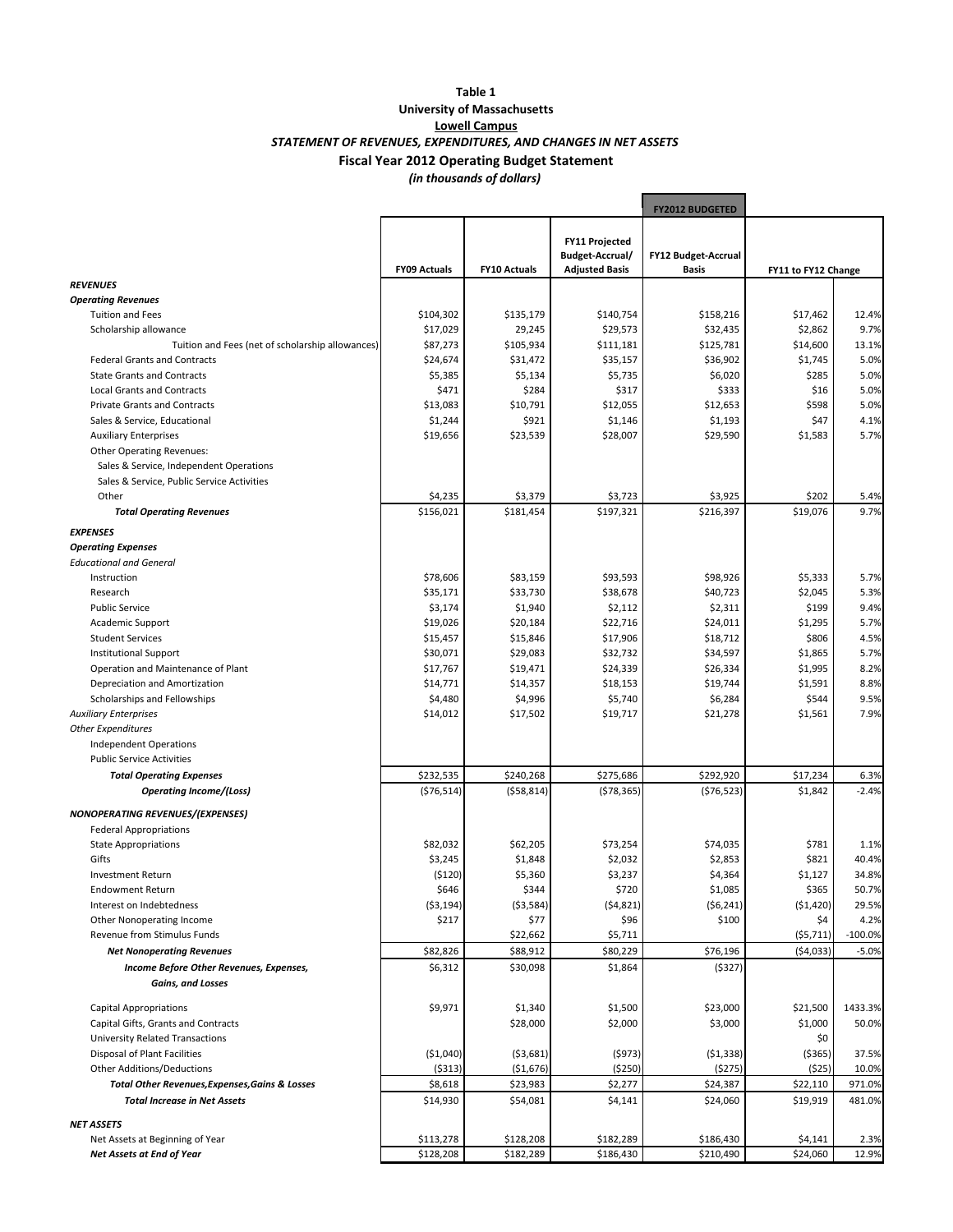| <b>Operating Margin</b>                               | <b>FY08</b>   | <b>FY09</b> | <b>FY10</b>   | <b>FY11</b> | FY12          |
|-------------------------------------------------------|---------------|-------------|---------------|-------------|---------------|
| <b>Total Operating Revenues</b>                       | \$134,413     | \$156,021   | \$181,454     | \$197,321   | \$216,397     |
| Federal Approp                                        |               | \$0         |               | \$0         | \$0           |
| State Approp.                                         | \$97,490      | \$82,032    | \$62,205      | \$73,254    | \$74,035      |
| Gifts                                                 | \$3,778       | \$3,245     | \$1,848       | \$2,032     | \$2,853       |
| <b>Investment Income</b>                              | \$1,762       | $-$120$     | \$5,360       | \$3,237     | \$4,364       |
| <b>Endowment Income</b>                               | \$699         | \$646       | \$344         | \$720       | \$1,085       |
| Revenue from Stimulus Funds                           |               | \$0         | \$22,662      | \$5,711     | \$0           |
| <b>Total</b>                                          | \$238,142     | \$241,824   | \$273,873     | \$282,275   | \$298,734     |
|                                                       |               |             |               |             |               |
| <b>Total Operating Expenses</b>                       | 227,555<br>\$ | 232,535     | 240,268<br>\$ | 275,686     | 292,920       |
| Interest on Indebtedness                              | 2,403         | 3,194       | 3,584         | 4,821       | 6,241         |
| <b>Total</b>                                          | 229,958<br>\$ | 235,729     | 243,852<br>\$ | 280,507     | 299,161       |
|                                                       |               |             |               |             |               |
| <b>Operating Surplus/Defict</b>                       | 8,184<br>\$   | 6,095       | \$<br>30,021  | 1,768       | (427)<br>- \$ |
| <b>Operating Margin (surplus as pct. of revenues)</b> | 3.4%          | 2.5%        | 11.0%         | $0.6\%$     | $-0.1%$       |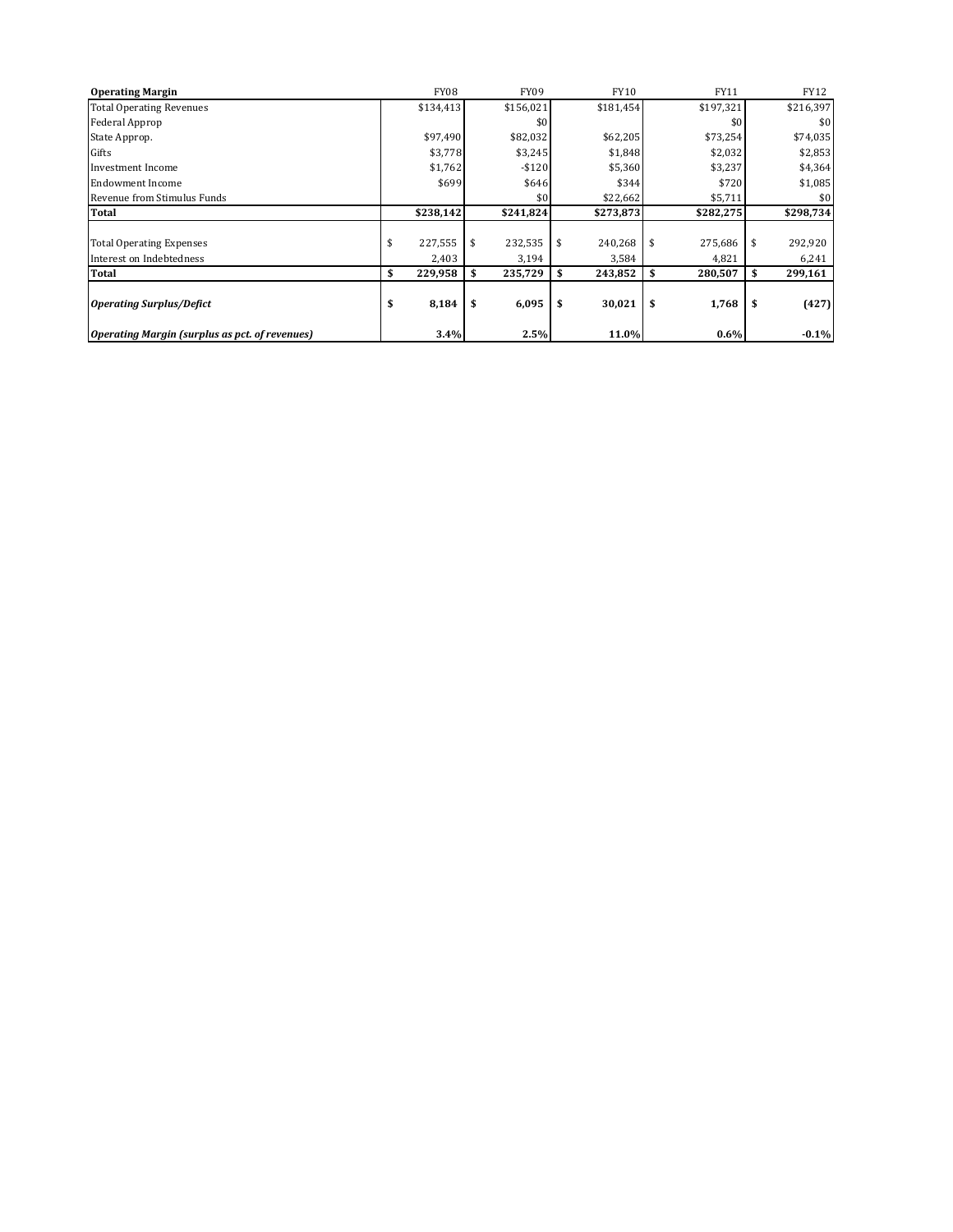### *SPENDING BY TYPE OF EXPENSE (NATURAL CLASSIFICATION) (in thousands of dollars)* **Table 2 University of Massachusetts Lowell Campus Fiscal Year 2012 Operating Budget Statement**

|                                 | <b>FY09</b>    | <b>FY10</b>    | <b>FY11</b> | <b>FY12</b>     | \$ Change | % Change  |
|---------------------------------|----------------|----------------|-------------|-----------------|-----------|-----------|
| <b>EXPENSE CATEGORY</b>         | <b>Actuals</b> | <b>Actuals</b> | Projected   | <b>Budgeted</b> | FY11 - 12 | FY11 - 12 |
| Salaries and Wages              | \$120,820      | \$123,475      | \$131,853   | \$139,496       | \$7,643   | 5.8%      |
| <b>Employee Fringe Benefits</b> | \$24,144       | \$25,298       | \$34,171    | \$38,707        | \$4,536   | 13.3%     |
| <b>Student Aid</b>              | \$4,480        | \$4,996        | \$5,740     | \$6,284         | \$544     | 9.5%      |
| <b>Utilities</b>                | \$7,908        | \$9,138        | \$10,297    | \$10,422        | \$125     | 1.2%      |
| Supplies and Other Services     | \$60,412       | \$63,004       | \$75,472    | \$78,267        | \$2,795   | 3.7%      |
| Depreciation                    | \$14,771       | \$14,357       | \$18,153    | \$19,744        | \$1,591   | 8.8%      |
| <b>TOTAL</b>                    | \$232,535      | \$240,268      | \$275,686   | \$292,920       | \$17,234  | 6.3%      |

\***Total** should equal total Operating Expenses from SRECNA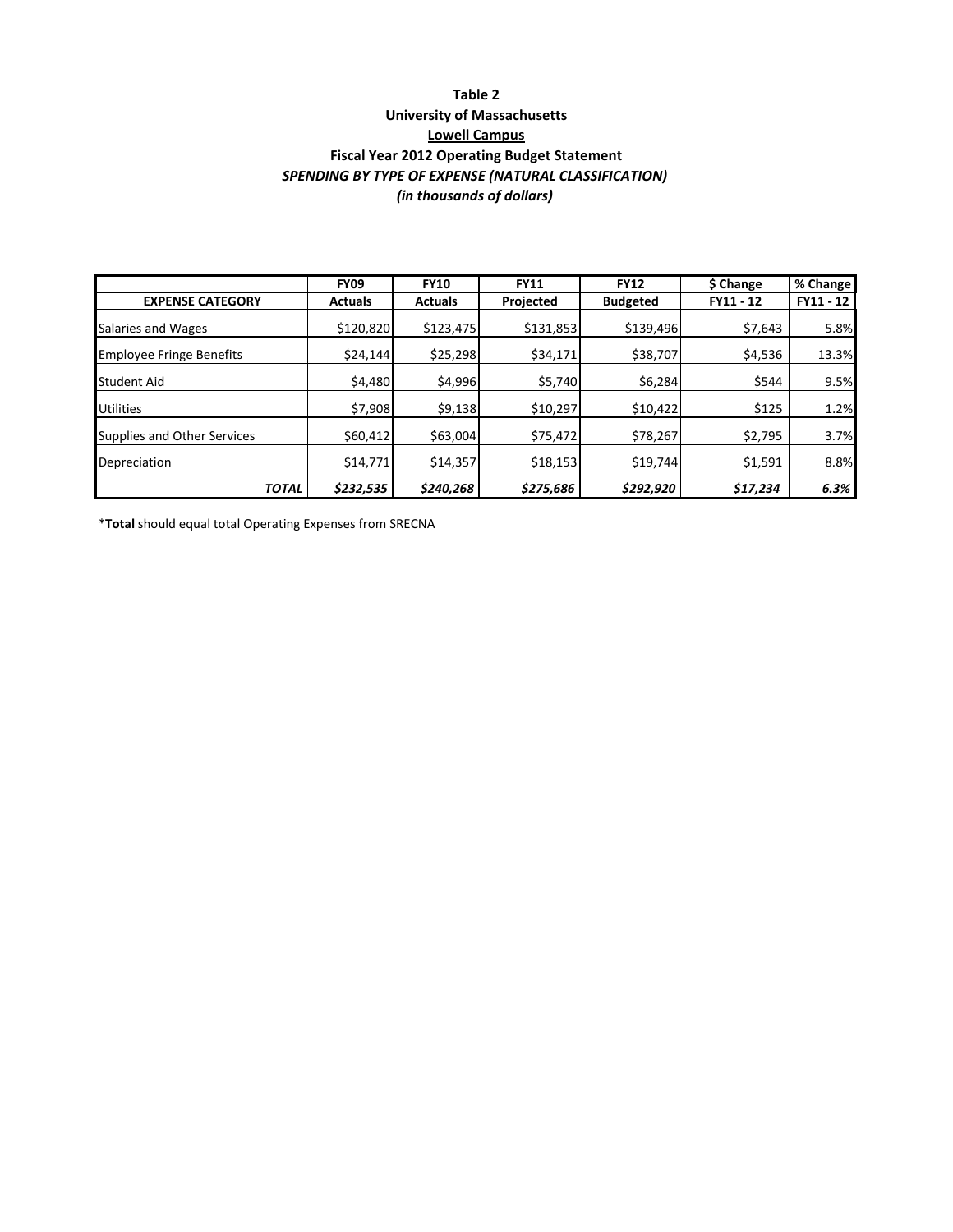#### **Table 3**

#### **University of Massachusetts**

**Lowell Campus**

#### **Fiscal Year 2012 Operating Budget Statement**

*SUMMARY OF FULL‐TIME EQUIVALENT (FTE) EMPLOYEES\**

|                                          | <b>Actual FTEs</b><br><b>Fall 2008</b><br>(FY2009) | <b>Actual FTEs</b><br><b>Fall 2009</b><br>(FY2010) | <b>Actual FTEs</b><br><b>Fall 2010</b><br>(FY2011) | Proj. FTEs<br><b>Fall 2011</b><br>(FY2012) | <b>FTE Change</b><br>Fall 2010 - 11 | % Change<br>Fall 2010 - 11 |
|------------------------------------------|----------------------------------------------------|----------------------------------------------------|----------------------------------------------------|--------------------------------------------|-------------------------------------|----------------------------|
| UNRESTRICTED/DESIGNATED FUNDS            |                                                    |                                                    |                                                    |                                            |                                     |                            |
| <b>STATE FUNDED POSITIONS</b>            |                                                    |                                                    |                                                    |                                            |                                     |                            |
| Faculty                                  | 434.0                                              | 431.0                                              | 444.0                                              | 469.1                                      | 25.1                                | 5.7%                       |
| <b>Professional Staff</b>                | 373.0                                              | 362.8                                              | 385.0                                              | 415.0                                      | 30.0                                | 7.8%                       |
| <b>Classified Staff</b>                  | 150.3                                              | 170.0                                              | 177.0                                              | 195.0                                      | 18.0                                | 10.2%                      |
| <b>Subtotal, State Funded</b>            | 957.3                                              | 963.8                                              | 1,006.0                                            | 1,079.1                                    | 73.1                                | 7.3%                       |
| <b>NON-STATE FUNDED POSITIONS</b>        |                                                    |                                                    |                                                    |                                            |                                     |                            |
| Faculty                                  | 6.0                                                | 7.0                                                | 3.4                                                | 4.0                                        | 0.6                                 | 17.6%                      |
| <b>Professional Staff</b>                | 54.0                                               | 57.0                                               | 58.1                                               | 60.6                                       | 2.5                                 | 4.3%                       |
| <b>Classified Staff</b>                  | 29.0                                               | 20.0                                               | 15.0                                               | 16.0                                       | 1.0                                 | 6.7%                       |
| Subtotal, Non-State Funded               | 89.0                                               | 84.0                                               | 76.5                                               | 80.6                                       | 4.1                                 | 5.4%                       |
| <b>Total Unrestricted/Designated</b>     | 1.046.3                                            | 1,047.8                                            | 1.082.5                                            | 1,159.7                                    | 77.2                                | 7.1%                       |
| <b>RESTRICTED FUNDS</b>                  |                                                    |                                                    |                                                    |                                            |                                     |                            |
| <b>GRANT FUNDED POSITIONS</b>            |                                                    |                                                    |                                                    |                                            |                                     |                            |
| Faculty                                  | 7.0                                                | 9.0                                                | 9.0                                                | 10.7                                       | 1.7                                 | 18.9%                      |
| <b>Professional Staff</b>                | 124.1                                              | 116.0                                              | 112.0                                              | 113.8                                      | 1.8                                 | 1.6%                       |
| <b>Classified Staff</b>                  | 0.0                                                | 0.0                                                | 0.0                                                | 0.0                                        | 0.0                                 | 0.0%                       |
| Subtotal, Grant Funded                   | 131.1                                              | 125.0                                              | 121.0                                              | 124.5                                      | 3.5                                 | 2.9%                       |
| <b>OTHER RESTRICTED POSITIONS (TURI)</b> |                                                    |                                                    |                                                    |                                            |                                     |                            |
| Faculty                                  | 0.0                                                | 0.0                                                | 0.0                                                | 0.0                                        | 0.0                                 | 0.0%                       |
| <b>Professional Staff</b>                | 12.5                                               | 11.7                                               | 12.0                                               | 14.2                                       | 2.2                                 | 18.3%                      |
| <b>Classified Staff</b>                  | 3.0                                                | 0.0                                                | 0.0                                                | 0.0                                        | 0.0                                 | 0.0%                       |
| <b>Subtotal, Other Restricted Funds</b>  | 15.5                                               | 11.7                                               | 12.0                                               | 14.2                                       | 2.2                                 | 18.3%                      |
| <b>Total Restricted</b>                  | 146.6                                              | 136.7                                              | 133.0                                              | 138.7                                      | 5.7                                 | 4.3%                       |
|                                          |                                                    |                                                    |                                                    |                                            |                                     |                            |

\* Includes Full and Part‐time employees; student and other hourly employees not included. All employee counts from fall census data (Oct.).